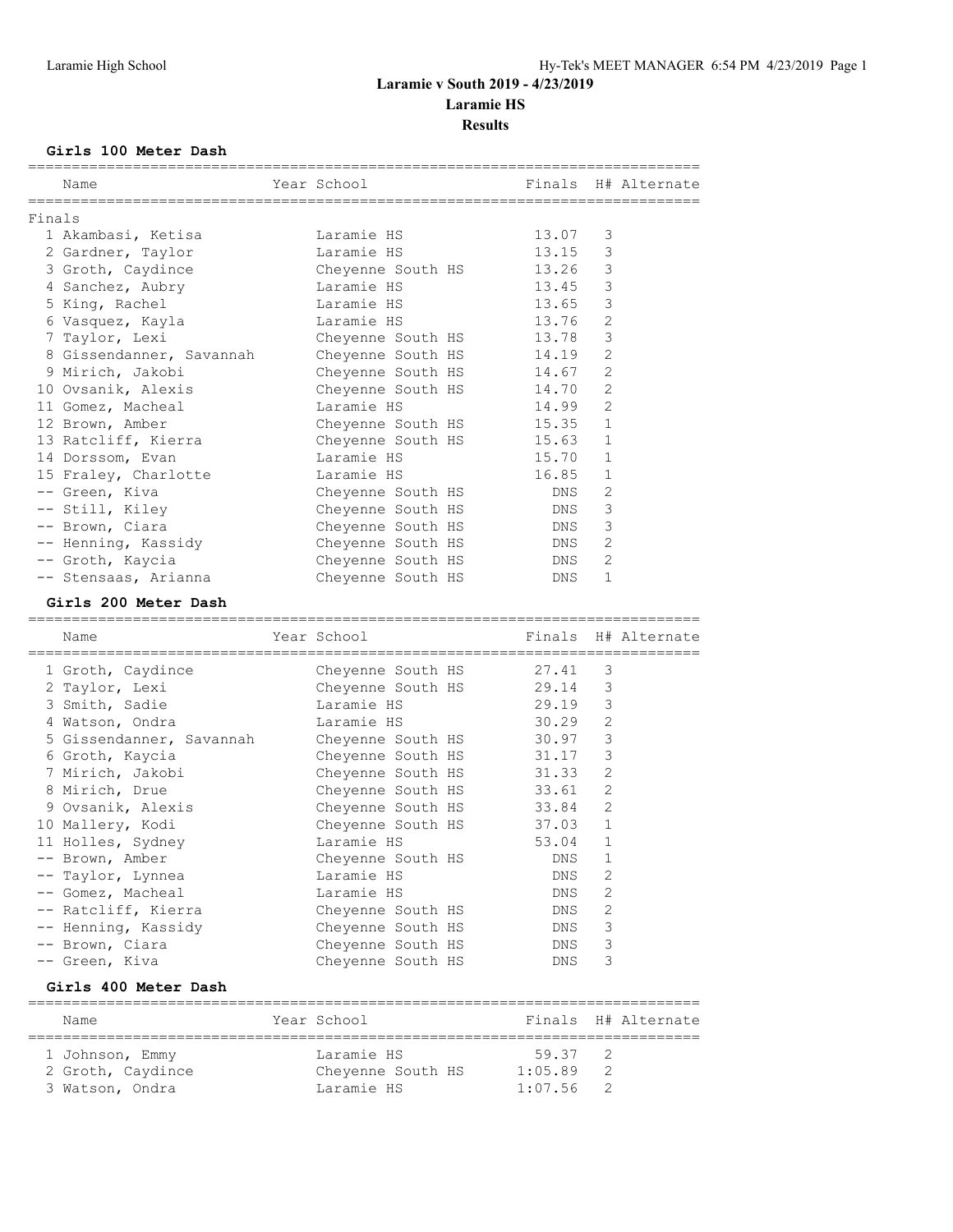**Results**

### **....Girls 400 Meter Dash**

| 4 Taylor, Lexi           | Cheyenne South HS | 1:11.17    | 2              |
|--------------------------|-------------------|------------|----------------|
| 5 Mirich, Drue           | Cheyenne South HS | 1:12.63 1  |                |
| 6 Gissendanner, Savannah | Cheyenne South HS | 1:13.16    | $\mathbf{1}$   |
| 7 Wade, Mayci            | Laramie HS        | 1:14.38    | 2              |
| 8 Brown, Amber           | Cheyenne South HS | 1:14.51    | $\overline{1}$ |
| 9 Gamroth, Taylor        | Laramie HS        | 1:15.83    | $\mathbf{1}$   |
| 10 Ovsanik, Alexis       | Cheyenne South HS | 1:16.11    | $\overline{2}$ |
| 11 Johnson, Samantha     | Laramie HS        | 1:17.56    | $\mathbf{1}$   |
| 12 Mallery, Kodi         | Cheyenne South HS | 1:34.39    | $\mathbf{1}$   |
| 13 Holles, Sydney        | Laramie HS        | 1:49.82    | $\mathbf{1}$   |
| -- Ridgeway, Mickayla    | Cheyenne South HS | DNS        | $\overline{2}$ |
| -- Stensaas, Arianna     | Cheyenne South HS | DNS.       | $\mathbf{1}$   |
| -- Henning, Kassidy      | Cheyenne South HS | <b>DNS</b> | 2              |

### **Girls 800 Meter Run**

============================================================================= Name Year School Finals H# Alternate

| <b>Nallie</b>        | TAGT PCHOOT       |             |                | filldis – n# Alternate |
|----------------------|-------------------|-------------|----------------|------------------------|
| 1 Berendsen, Carey   | Laramie HS        | 2:40.87     |                |                        |
| 2 Rollefson, Kaylyn  | Cheyenne South HS | $2:43.77$ 1 |                |                        |
| 3 Ridgeway, Mickayla | Cheyenne South HS | 2:48.60     |                |                        |
| 4 Martinez, Shaelynn | Chevenne South HS | 2:52.45     | $\mathbf{1}$   |                        |
| 5 Wade, Mayci        | Laramie HS        | 3:03.11     | $\overline{2}$ |                        |
| 6 Soule, Iiysa       | Laramie HS        | 3:04.00     | $\mathbf{1}$   |                        |
| 7 Gamroth, Taylor    | Laramie HS        | 3:04.06     |                |                        |
| 8 Keeney, Randalynn  | Chevenne South HS | 3:05.23     | 1              |                        |
| 9 Valentine, Riley   | Cheyenne South HS | 3:09.77     |                |                        |
| -- Burns, Kieran     | Laramie HS        | DNS         |                |                        |
| -- Miller, Katelyn   | Laramie HS        | DNS         |                |                        |
| -- Bliss, Kallianne  | Cheyenne South HS | DNS         |                |                        |
| -- Shoales, Seneca   | Laramie HS        | <b>DNS</b>  |                |                        |

### **Girls 1600 Meter Run**

| Name                | Year School |         | Finals Alternate |
|---------------------|-------------|---------|------------------|
|                     |             |         |                  |
| 1 Berendsen, Carey  | Laramie HS  | 5:57.60 |                  |
| 2 Soule, Iiysa      | Laramie HS  | 6:39.78 |                  |
| 3 Miller, Katelyn   | Laramie HS  | 6:57.90 |                  |
| 4 Johnson, Samantha | Laramie HS  | 7:07.54 |                  |
|                     |             |         |                  |

### **Girls 100 Meter Hurdles**

| Name                | Year School       |         | Finals Alternate |
|---------------------|-------------------|---------|------------------|
| 1 Gardner, Taylor   | Laramie HS        | 15.90   |                  |
| 2 Akambasi, Ketisa  | Laramie HS        | 17.15   |                  |
| 3 Still, Kiley      | Cheyenne South HS | 18.69   |                  |
| 4 Turpen, Courtney  | Laramie HS        | 18.87   |                  |
| 5 Stensaas, Arianna | Cheyenne South HS | 22.84   |                  |
| 6 Holles, Sydney    | Laramie HS        | 1:02.98 |                  |
|                     |                   |         |                  |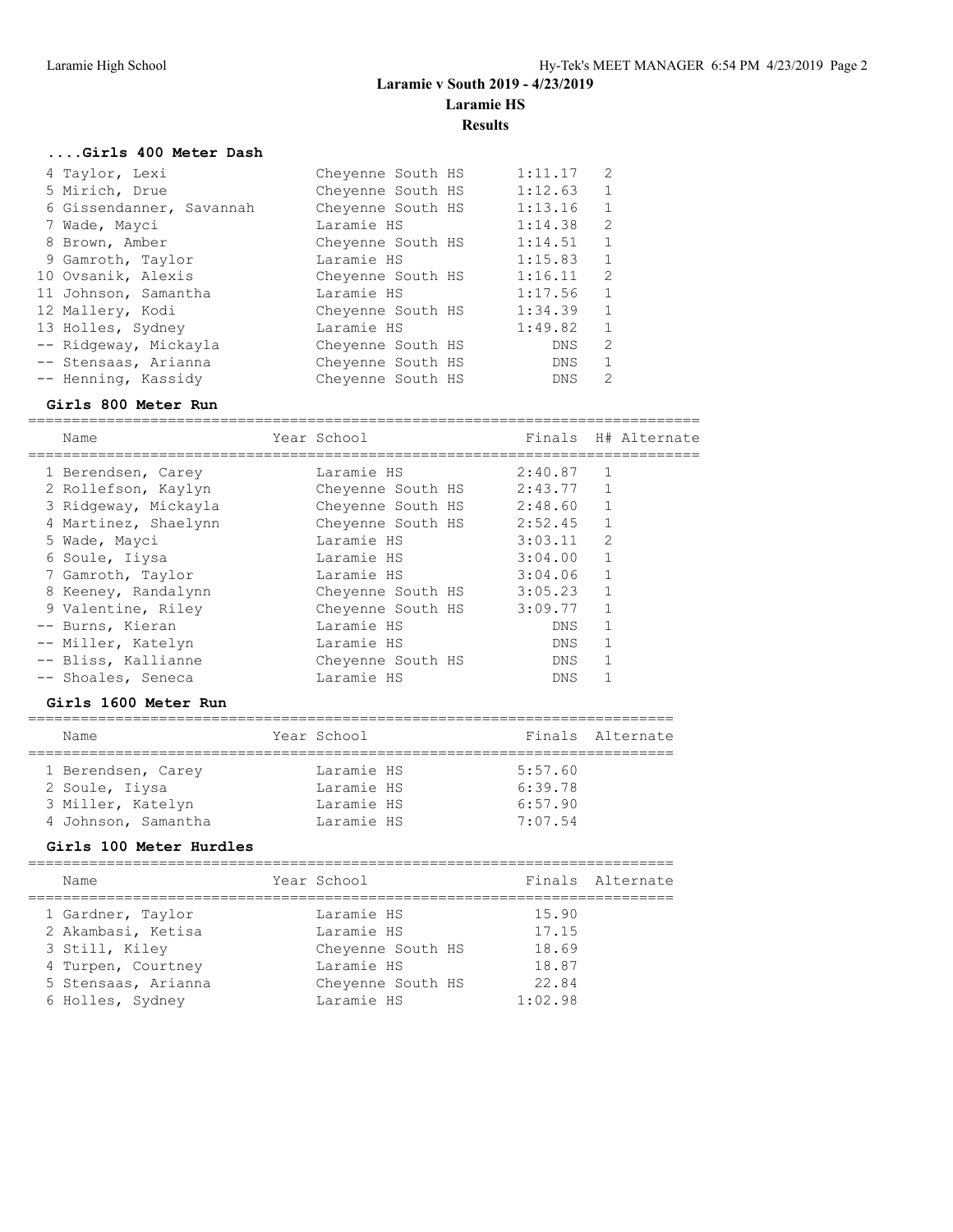**Laramie v South 2019 - 4/23/2019**

**Laramie HS**

### **Results**

### **Girls 300 Meter Hurdles**

| ==========================                                                                                                                                     |                                                                    |                                       |                            |
|----------------------------------------------------------------------------------------------------------------------------------------------------------------|--------------------------------------------------------------------|---------------------------------------|----------------------------|
| Name<br>;==============================                                                                                                                        | Year School                                                        | Finals                                | Alternate                  |
| 1 Turpen, Courtney<br>2 Stensaas, Arianna<br>-- Still, Kiley                                                                                                   | Laramie HS<br>Cheyenne South HS 1:01.22<br>Cheyenne South HS       | 55.81<br>DNS                          |                            |
| Girls 4x100 Meter Relay                                                                                                                                        |                                                                    |                                       |                            |
| ====================================<br>School                                                                                                                 |                                                                    | Finals                                | Alternate                  |
| 1 Laramie HS<br>"C"<br>2 Cheyenne South HS<br>"B"<br>3 Laramie HS<br>$^{\prime}$ A $^{\prime}$<br>-- Laramie HS<br>'B'<br>-- Cheyenne South HS<br>$\mathsf{A}$ |                                                                    | 52.09<br>52.90<br>53.35<br>DQ.<br>DNS |                            |
| Girls 4x400 Meter Relay                                                                                                                                        |                                                                    |                                       |                            |
| School<br>=============                                                                                                                                        |                                                                    | Finals                                | Alternate                  |
| -- Laramie HS<br>$^{\prime}$ A $^{\prime}$<br>-- Cheyenne South HS<br>$\mathsf{A}$                                                                             |                                                                    | DNS<br>DNS                            |                            |
| Girls 4x800 Meter Relay<br>---------------                                                                                                                     |                                                                    |                                       |                            |
| School<br>=============                                                                                                                                        |                                                                    | Finals                                | Alternate<br>:============ |
| 1 Laramie HS<br>$^{\prime}$ A $^{\prime}$<br>2 Cheyenne South HS<br>$^{\prime}$ A $^{\prime}$                                                                  |                                                                    | 11:04.13<br>11:31.80                  |                            |
| Girls 1600 Sprint Medley<br>============================                                                                                                       |                                                                    |                                       |                            |
| School<br>=================                                                                                                                                    |                                                                    | Finals                                | Alternate<br>============= |
| 1 Laramie HS<br>$^{\prime}$ A $^{\prime}$<br>-- Cheyenne South HS<br>$^{\prime}$ A $^{\prime}$                                                                 |                                                                    | 4:33.33<br>ΝT                         |                            |
| Girls High Jump<br>,,,,,,,,,,,,,,,,,,,,,,,,,,                                                                                                                  |                                                                    | ============                          |                            |
| Name                                                                                                                                                           | Year School                                                        | Finals                                | Alternate                  |
| 1 Gardner, Kaylee<br>-- Ratcliff, Kierra<br>-- Stensaas, Arianna<br>-- Gerdes, Summer<br>Girls Pole Vault                                                      | Laramie HS<br>Cheyenne South HS<br>Cheyenne South HS<br>Laramie HS | $4 - 02.00$<br>NH<br>NH<br>DNS        |                            |
| =============================<br>Name                                                                                                                          | Year School                                                        | Finals                                | Alternate                  |
| 1 Sanchez, Aubry<br>2 Wade, Mayci                                                                                                                              | Laramie HS<br>Laramie HS                                           | $11 - 07.00$<br>$6 - 06.00$           | =============              |

 3 McKinnely, Anna Laramie HS 5-06.00 4 Fraley, Charlotte Laramie HS 5-00.00 -- Dorssom, Evan Laramie HS DNS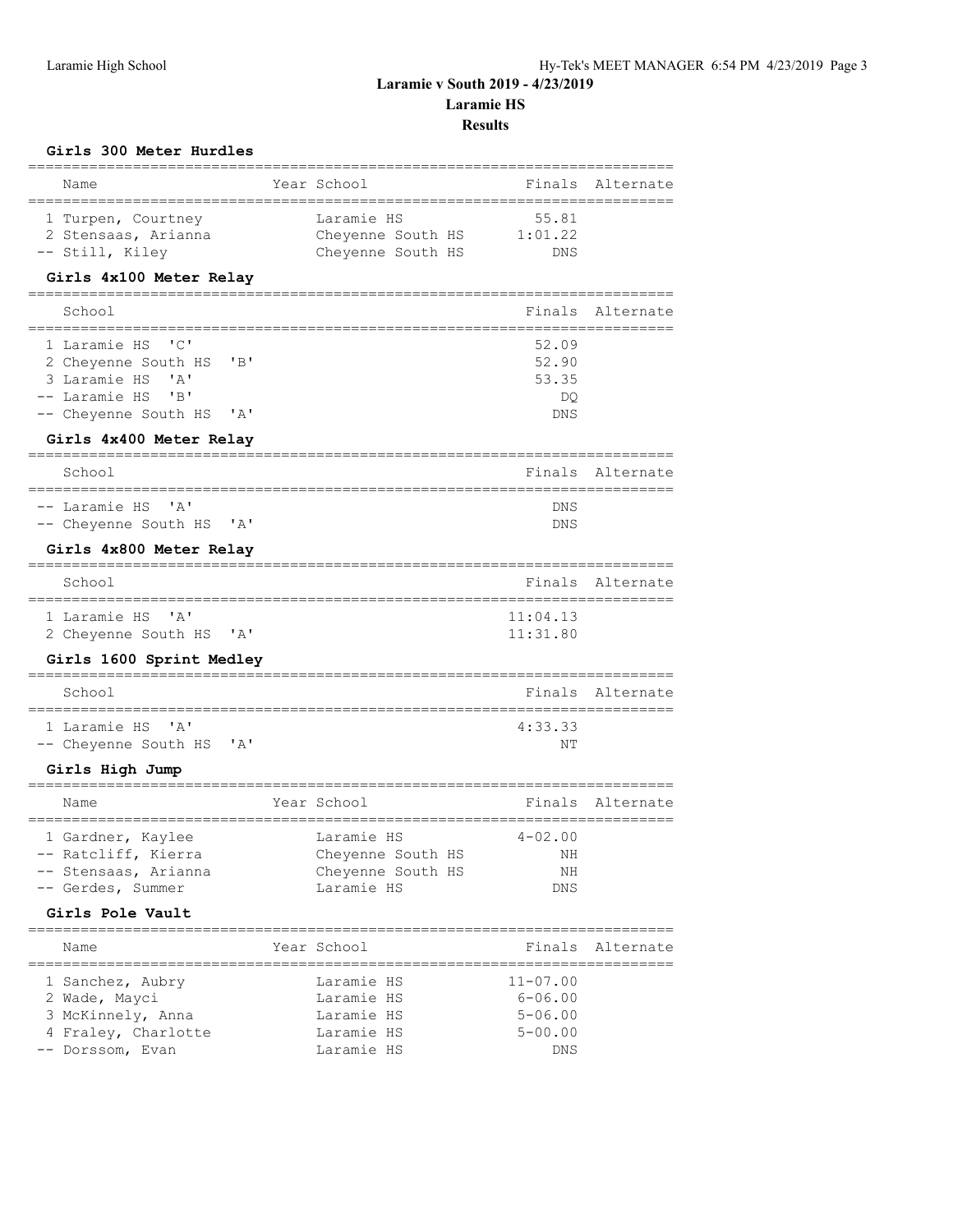**Results**

**....Girls Pole Vault**

-- Mirich, Jakobi Cheyenne South HS DNS

### **Girls Long Jump**

| Name                    | Year School |  | Finals       | Alternate |
|-------------------------|-------------|--|--------------|-----------|
| 1 Gardner, Taylor       | Laramie HS  |  | $16 - 07.50$ |           |
| 2 Vasquez, Kayla        | Laramie HS  |  | $14 - 06.50$ |           |
| 3 King, Rachel          | Laramie HS  |  | $13 - 09.00$ |           |
| 4 Gardner, Kaylee       | Laramie HS  |  | $13 - 07.25$ |           |
| 5 Stucky, Alexis        | Laramie HS  |  | $13 - 07.00$ |           |
| 6 Taylor, Lynnea        | Laramie HS  |  | $13 - 05.50$ |           |
| 7 Guerri-Thomas, Hunter | Laramie HS  |  | $12 - 04.50$ |           |
| 8 Bingham, Ashlyn       | Laramie HS  |  | $12 - 00.50$ |           |
| 9 Soule, Iiysa          | Laramie HS  |  | $11 - 10.00$ |           |
| 10 Fraley, Charlotte    | Laramie HS  |  | $11 - 03.00$ |           |
| 11 Wade, Mayci          | Laramie HS  |  | $10 - 10.00$ |           |
| -- Miller, Katelyn      | Laramie HS  |  | <b>DNS</b>   |           |
| -- Sanchez, Aubry       | Laramie HS  |  | DNS          |           |
| -- Johnson, Jordan      | Laramie HS  |  | <b>DNS</b>   |           |
| -- Gerdes, Summer       | Laramie HS  |  | <b>DNS</b>   |           |
| -- Smith, Sadie         | Laramie HS  |  | <b>DNS</b>   |           |

# **Girls Triple Jump**

| Name               | Year School       |              | Finals Alternate |
|--------------------|-------------------|--------------|------------------|
| 1 Stucky, Alexis   | Laramie HS        | $33 - 04.50$ |                  |
| 2 Bingham, Ashlyn  | Laramie HS        | $33 - 00.00$ |                  |
| 3 Brin, Hannah     | Laramie HS        | $31 - 01.00$ |                  |
| 4 Taylor, Lynnea   | Laramie HS        | $30 - 01.50$ |                  |
| 5 Vasquez, Kayla   | Laramie HS        | $29 - 04.00$ |                  |
| -- Mirich, Drue    | Chevenne South HS | <b>DNS</b>   |                  |
| -- Green, Kiva     | Cheyenne South HS | <b>DNS</b>   |                  |
| -- Hamel, Mallorie | Laramie HS        | DNS          |                  |
|                    |                   |              |                  |

### **Girls Shot Put**

| Name                   | Year School       |              | Finals Alternate |
|------------------------|-------------------|--------------|------------------|
| 1 Buss, Corinne        | Laramie HS        | $28 - 11.75$ |                  |
| 2 Brinegar, Emily      | Laramie HS        | $28 - 09.50$ |                  |
| 3 Florence, Ashbey     | Laramie HS        | $23 - 08.00$ |                  |
| 4 Moore, Karissa       | Laramie HS        | $22 - 05.50$ |                  |
| 5 Griffets, India      | Laramie HS        | $22 - 02.50$ |                  |
| 6 Furia-Vondrak, Sarah | Cheyenne South HS | $21 - 06.50$ |                  |
| 7 Robinson, Jay Marii  | Laramie HS        | $21 - 00.25$ |                  |
| 8 Vickery, Brynna      | Cheyenne South HS | $14 - 08.00$ |                  |
| 9 Gonzales, Bella      | Laramie HS        | $12 - 05.00$ |                  |
| -- McConnell, Jenna    | Laramie HS        | ND           |                  |
| -- McKinnely, Anna     | Laramie HS        | ND           |                  |
| -- Black, Michelle     | Cheyenne South HS | DNS          |                  |
| -- Monahan, Rebecca    | Chevenne South HS | <b>DNS</b>   |                  |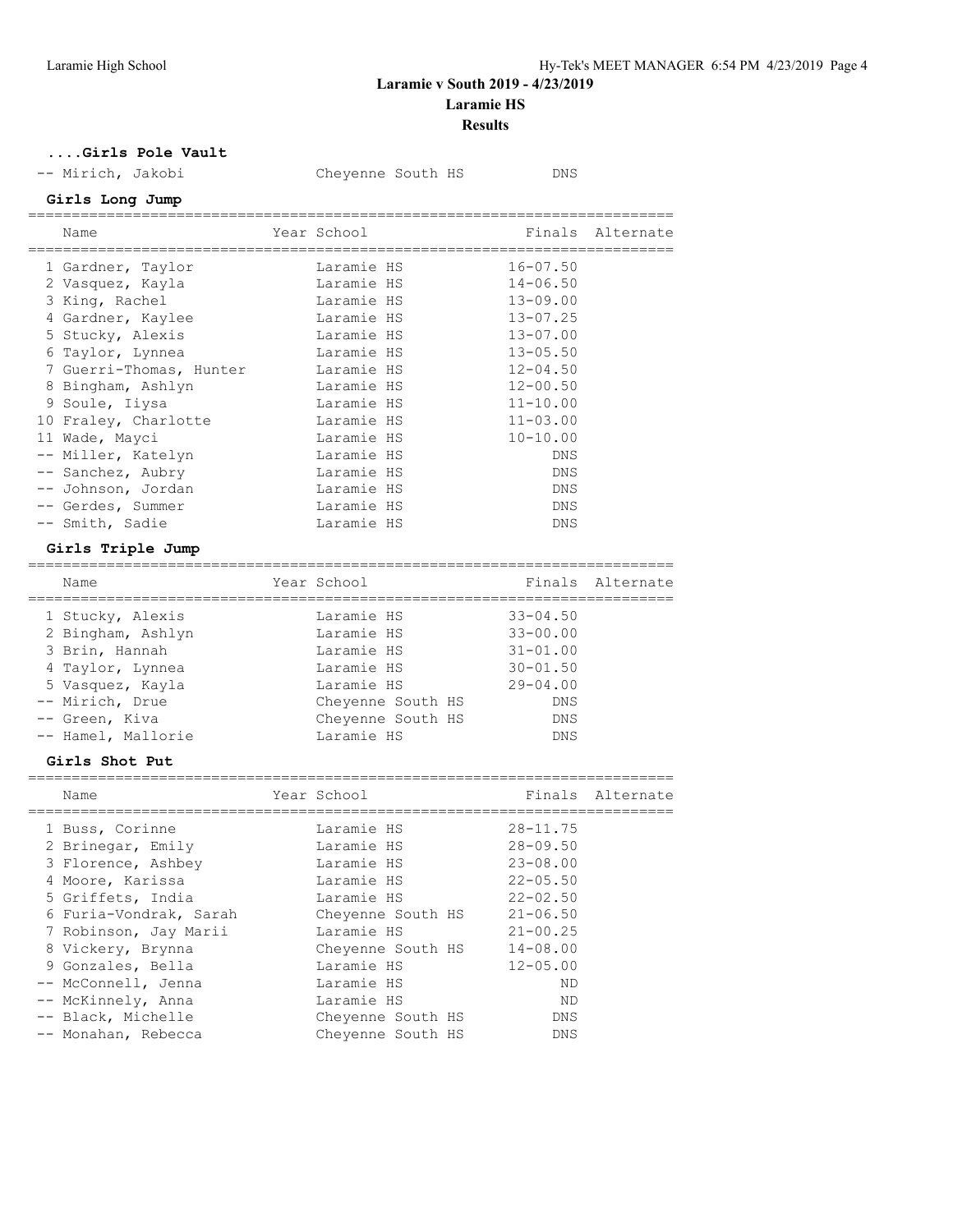#### **Results**

#### **Girls Discus Throw**

| Name                   | Year School       |              | Finals Alternate |
|------------------------|-------------------|--------------|------------------|
| 1 Brinegar, Emily      | Laramie HS        | $99 - 00.50$ |                  |
| 2 Buss, Corinne        | Laramie HS        | $90 - 09$    |                  |
| 3 Moore, Karissa       | Laramie HS        | $67 - 00$    |                  |
| 4 Florence, Ashbey     | Laramie HS        | $66 - 04$    |                  |
| 5 Robinson, Jay Marii  | Laramie HS        | $62 - 09.50$ |                  |
| 6 Ratcliff, Kierra     | Cheyenne South HS | $54 - 11$    |                  |
| 7 Furia-Vondrak, Sarah | Cheyenne South HS | $52 - 08$    |                  |
| 8 Griffets, India      | Laramie HS        | $51 - 00$    |                  |
| 9 Vickery, Brynna      | Cheyenne South HS | $50 - 04$    |                  |
| 10 Gonzales, Bella     | Laramie HS        | $28 - 10.50$ |                  |
| -- Monahan, Rebecca    | Cheyenne South HS | DNS          |                  |
| -- Black, Michelle     | Cheyenne South HS | DNS          |                  |
| -- McKinnely, Anna     | Laramie HS        | DNS          |                  |
| -- McConnell, Jenna    | Laramie HS        | <b>DNS</b>   |                  |

#### **Boys 100 Meter Dash**

============================================================================= Name The Year School Controll of Finals H# Alternate ============================================================================= 1 Randles, Jakub Cheyenne South HS 12.35 1 2 Dahl, Austin Laramie HS 12.41 3 3 Conner, Zach Laramie HS 12.83 3 3 Robinson, Elijah Laramie HS 12.83 3 5 Alvarez, Christopher Laramie HS 13.09 3 6 Zepeda, Chris Laramie HS 13.13 2 7 Hunter, Hurlbert Cheyenne South HS 13.26 3 8 VanTassell, Tannon Cheyenne South HS 13.43 3 9 Taylor, Nithaniel Laramie HS 13.55 2 10 Garcia, Joseph Cheyenne South HS 13.86 1 10 Tanner, Clayton Cheyenne South HS 13.86 2 12 Conner, Eli Laramie HS 14.07 2 -- Maas, Dominick Laramie HS DNS 2 -- Jaques, Grahm Laramie HS DNS 3 -- Metcalf, Jacob Cheyenne South HS DNS 2 -- Anderson, Jordan Cheyenne South HS DNS 2 -- Espy, Michael Cheyenne South HS DNS 3 -- Gabehart, Matthew Cheyenne South HS DNS 1

#### **Boys 200 Meter Dash**

============================================================================= Name Tear School Tear School Finals H# Alternate ============================================================================= 1 Killpack, Conner Laramie HS 25.39 3 2 Gomez, Ramon Laramie HS 25.53 3 3 Vasquez, Kellan Laramie HS 25.58 3 4 Randles, Jakub Cheyenne South HS 25.76 1 5 Simental, Gamo Cheyenne South HS 26.02 3 6 Alvarez, Christopher Laramie HS 27.59 2 7 Hunter, Hurlbert Cheyenne South HS 27.93 2 8 Holzhausen, Riley Cheyenne South HS 28.71 2 9 Tanner, Clayton Cheyenne South HS 29.79 2 10 Anderson, Jordan Cheyenne South HS 33.49 2 -- Upton, Jason Laramie HS DNS 3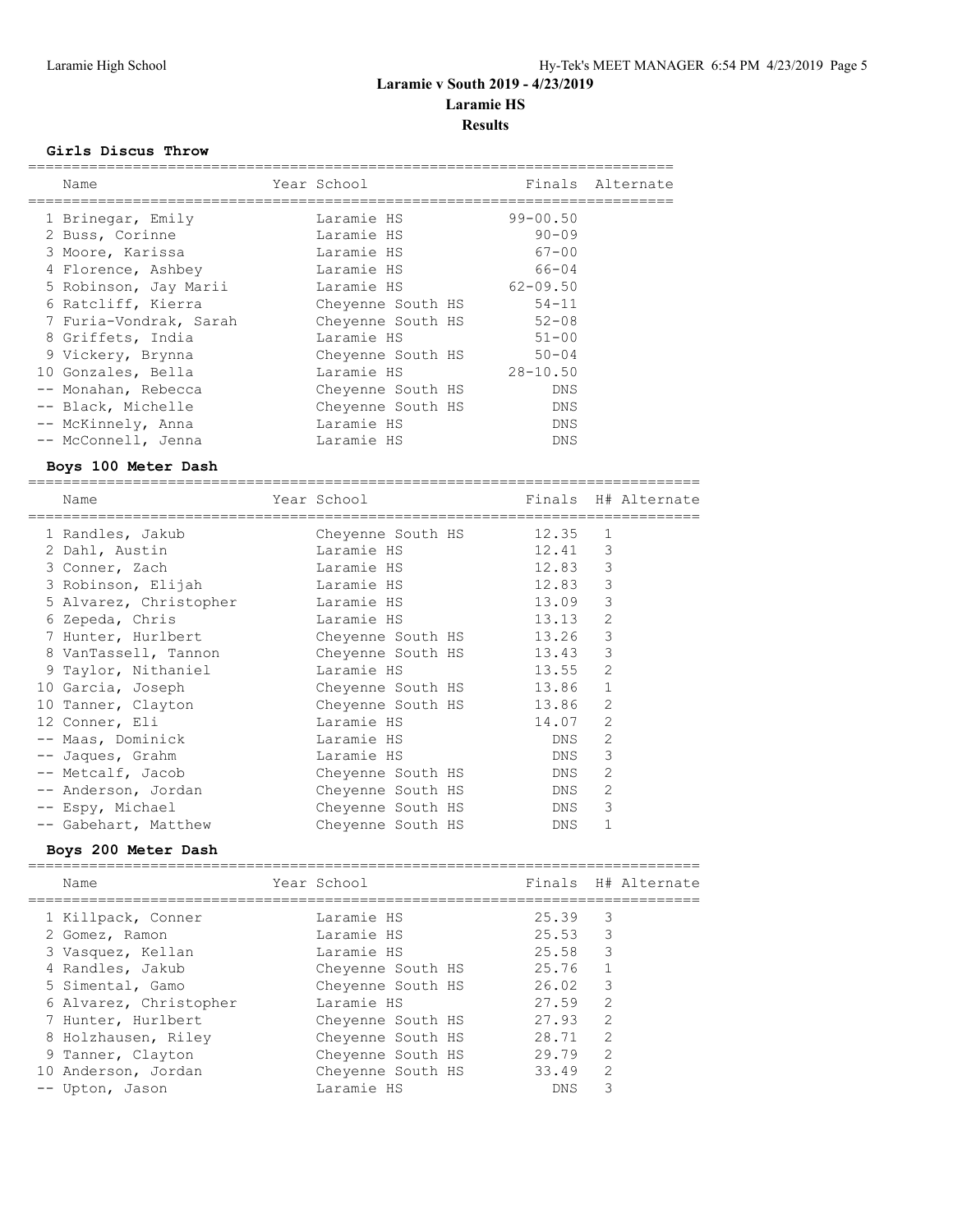**Results**

### **....Boys 200 Meter Dash**

| -- Gamboa, Woodrow    | Laramie HS        | DNS <sub>3</sub> |                |
|-----------------------|-------------------|------------------|----------------|
| -- Aquliar, Marco     | Cheyenne South HS | DNS.             | 3              |
| -- Maas, Dominick     | Laramie HS        | DNS.             |                |
| -- Reynolds, Adrian   | Cheyenne South HS | DNS              | $\overline{1}$ |
| -- Espy, Michael      | Cheyenne South HS | DNS              | - 2            |
| -- Metcalf, Jacob     | Cheyenne South HS | DNS              | $\overline{2}$ |
| -- VanTassell, Tannon | Cheyenne South HS | DNS              | - 2            |
| -- Combs, Nolan       | Cheyenne South HS | DNS.             |                |

### **Boys 400 Meter Dash**

| Name                | Year School       |         |                | Finals H# Alternate |
|---------------------|-------------------|---------|----------------|---------------------|
| 1 Dahl, Austin      | Laramie HS        | 54.61   | -2             |                     |
| 2 Vasquez, Kellan   | Laramie HS        | 55.44   | 2              |                     |
| 3 Judd, Travis      | Laramie HS        | 56.07   | $\mathcal{L}$  |                     |
| 4 Aquliar, Marco    | Cheyenne South HS | 56.73   | 2              |                     |
| 5 Giroux, Jason     | Cheyenne South HS | 58.16   | 2              |                     |
| 6 Simental, Gamo    | Cheyenne South HS | 1:00.25 | 2              |                     |
| 7 Lam, Riley        | Laramie HS        | 1:04.47 | $\overline{1}$ |                     |
| 8 Faber, Thomas     | Laramie HS        | 1:06.21 | $\overline{1}$ |                     |
| -- Reynolds, Adrian | Cheyenne South HS | DNS     |                |                     |
| -- Combs, Nolan     | Chevenne South HS | DNS     | 2              |                     |

#### **Boys 800 Meter Run**

| Name                  | Year School       |         |               | Finals H# Alternate |
|-----------------------|-------------------|---------|---------------|---------------------|
| 1 Gissendanner, Kaleb | Chevenne South HS | 2:18.69 | 1             |                     |
| 2 Hawkins, Fischer    | Laramie HS        | 2:32.81 | $\mathbf{1}$  |                     |
| 3 Alexander, Sam      | Laramie HS        | 2:34.66 | 1             |                     |
| 4 Faber, Thomas       | Laramie HS        | 2:42.27 |               |                     |
| 5 Lam, Riley          | Laramie HS        | 2:49.97 | $\mathcal{P}$ |                     |
| -- Bechtel, Jack      | Cheyenne South HS | DNS     |               |                     |
| -- King, Russell      | Laramie HS        | DNS     |               |                     |
| -- Peden, Steve       | Laramie HS        | DNS     |               |                     |
| -- Shuman, Emmet      | Laramie HS        | DNS     |               |                     |
| -- Hartsky, Fletcher  | Laramie HS        | DNS     |               |                     |
| -- Valentine, Mason   | Cheyenne South HS | DNS     |               |                     |
| -- Krueger, Collin    | Laramie HS        | DNS     |               |                     |
| -- Bustos, Julian     | Chevenne South HS | DNS     |               |                     |
|                       |                   |         |               |                     |

# **Boys 1600 Meter Run**

========================================================================== Name Year School Finals Alternate ========================================================================== 1 Bechtel, Jack Cheyenne South HS 5:22.67 2 Fraley, Tristan Laramie HS 5:23.05 3 Rittle, Ted Laramie HS 5:28.38

| 3 KITTIE, TEQ      | Laramie hs        | <u>ు:∠ర.ుర</u> |
|--------------------|-------------------|----------------|
| 4 Hartsky, Saxton  | Laramie HS        | 5:32.04        |
| 5 Hawkins, Fischer | Laramie HS        | 5:47.50        |
| 6 Valentine, Mason | Chevenne South HS | 5:50.64        |
| 7 Shuman, Emmet    | Laramie HS        | 6:56.12        |
| -- Mowery, Ethan   | Chevenne South HS | DNS.           |
| -- Peden, Steve    | Laramie HS        | DNS.           |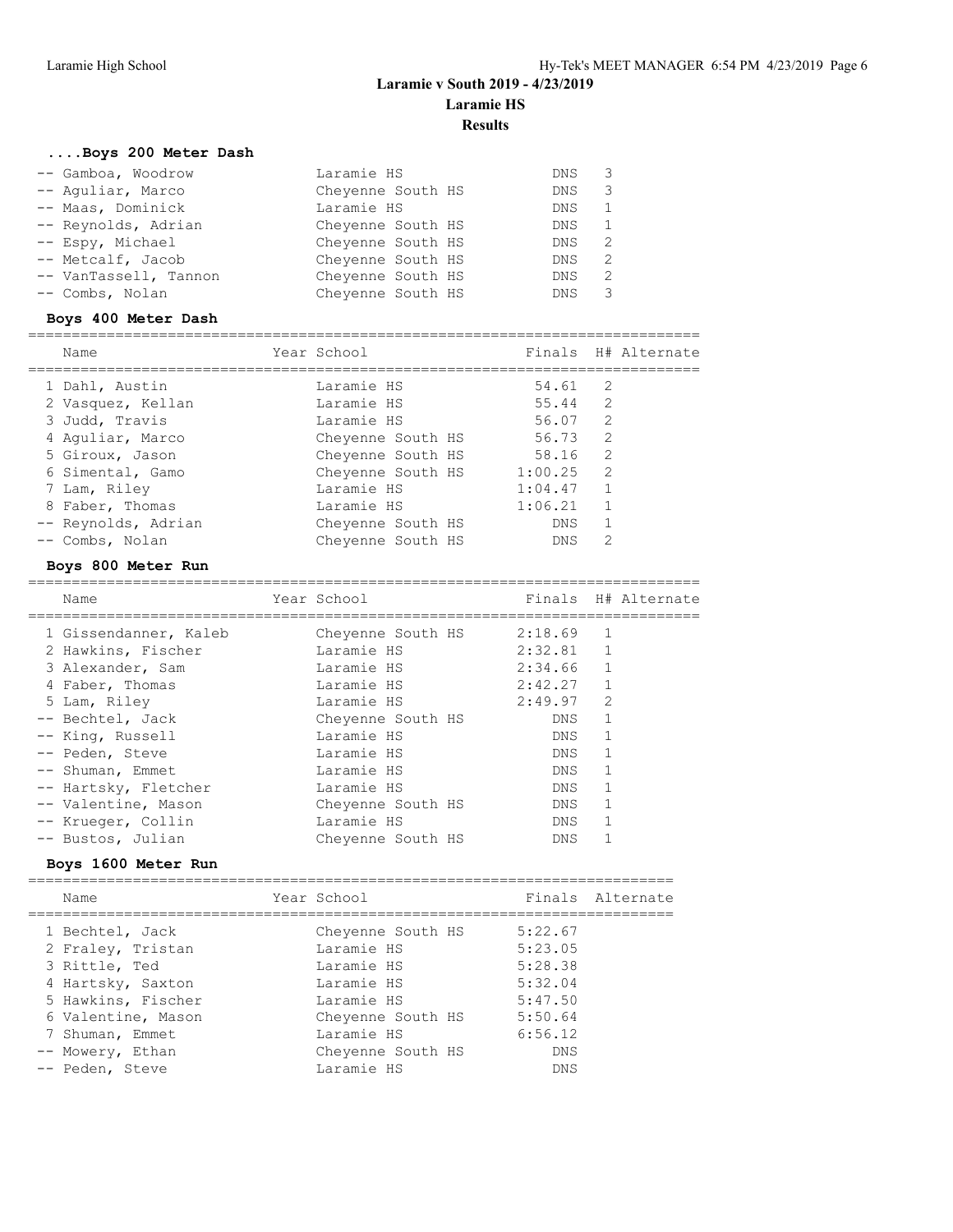3 Upton, Jason

**Laramie v South 2019 - 4/23/2019**

**Laramie HS**

**Results**

| Boys 1600 Meter Run<br>-- Burns, Cameron                                                                                                                                              | Laramie HS                                           | DNS                                                              |                  |
|---------------------------------------------------------------------------------------------------------------------------------------------------------------------------------------|------------------------------------------------------|------------------------------------------------------------------|------------------|
| Boys 110 Meter Hurdles                                                                                                                                                                |                                                      |                                                                  |                  |
| Name                                                                                                                                                                                  | Year School                                          | Finals                                                           | Alternate        |
| 1 Alvarez, Christopher<br>-- Weaver, Chase                                                                                                                                            | Laramie HS<br>Cheyenne South HS                      | 19.69<br>DNS                                                     |                  |
| Boys 300 Meter Hurdles                                                                                                                                                                |                                                      |                                                                  |                  |
| Name                                                                                                                                                                                  | Year School                                          | Finals                                                           | Alternate        |
| -- Weaver, Chase                                                                                                                                                                      | Cheyenne South HS                                    | DNS                                                              |                  |
| Boys 4x100 Meter Relay                                                                                                                                                                |                                                      |                                                                  |                  |
| =========================<br>School                                                                                                                                                   |                                                      | Finals                                                           | Alternate        |
| =================<br>1 Laramie HS<br>$\cdot$ $\circ$ $\cdot$<br>2 Cheyenne South HS<br>$^{\prime}$ A $^{\prime}$<br>3 Laramie HS 'A'<br>4 Laramie HS<br>"B"<br>Boys 4x400 Meter Relay | ------------------------------                       | 45.90<br>49.52<br>52.18<br>52.26                                 | ================ |
| ========<br>, , , , , , , , , , , , , , , , ,<br>School                                                                                                                               |                                                      | Finals                                                           | Alternate        |
| -- Laramie HS 'A'<br>-- Cheyenne South HS 'A'<br>Boys 4x800 Meter Relay                                                                                                               |                                                      | DNS<br>DNS                                                       |                  |
| School                                                                                                                                                                                |                                                      |                                                                  | Finals Alternate |
| 1 Laramie HS 'A'<br>2 Cheyenne South HS 'A'<br>3 Laramie HS<br>'B'<br>Boys 1600 Sprint Medley                                                                                         |                                                      | 8:33.66<br>9:20.62<br>9:32.38                                    |                  |
| School                                                                                                                                                                                |                                                      |                                                                  | Finals Alternate |
| ==========================<br>1 Laramie HS 'A'<br>2 Cheyenne South HS 'A'<br>-- Laramie HS 'B'                                                                                        |                                                      | ====================================<br>4:03.54<br>4:45.05<br>NΤ |                  |
| Boys High Jump                                                                                                                                                                        |                                                      |                                                                  |                  |
| Name                                                                                                                                                                                  | Year School                                          | Finals                                                           | Alternate        |
| 1 DeYoung, Max<br>1 Gamboa, Woodrow<br>3 Morris, Aidan<br>3 Upton, Jason                                                                                                              | Laramie HS<br>Laramie HS<br>Laramie HS<br>Laramie HS | $5 - 10.00$<br>$5 - 10.00$<br>$5 - 08.00$<br>$5 - 08.00$         |                  |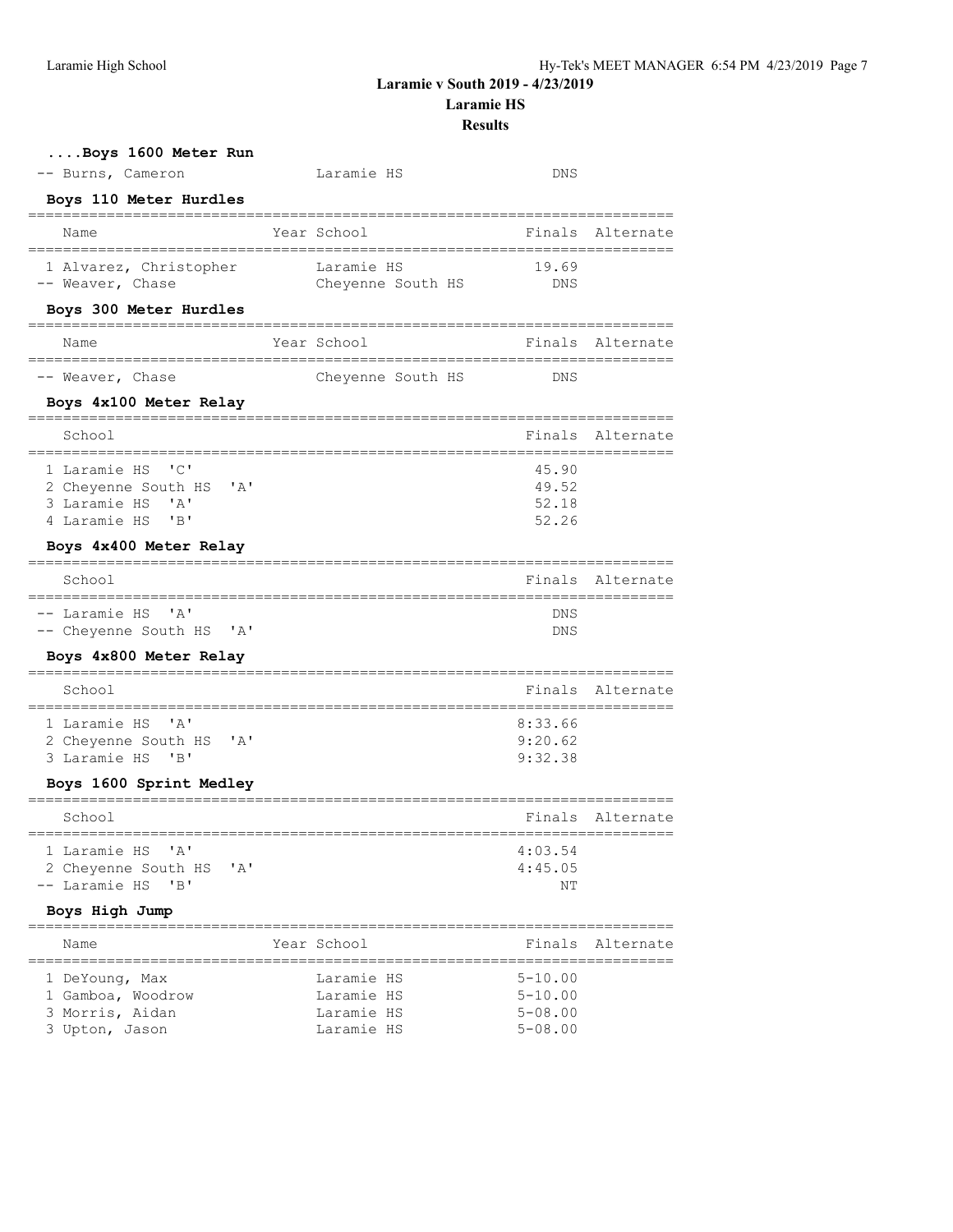**Results**

## **....Boys High Jump**

| 5 Adair, Jansen     | Laramie HS        | $5 - 06.00$ |
|---------------------|-------------------|-------------|
| 6 Simental, Gamo    | Chevenne South HS | $5 - 02.00$ |
| 6 Dodd, Garrett     | Laramie HS        | $5 - 02.00$ |
| 8 Holzhausen, Riley | Chevenne South HS | $5 - 00.00$ |
| -- Robinson, Elijah | Laramie HS        | NΗ          |

### **Boys Pole Vault**

| Name             | Year School       |              | Finals Alternate |
|------------------|-------------------|--------------|------------------|
| 1 Morris, Aidan  | Laramie HS        | $12 - 01.00$ |                  |
| 2 Jaques, Grahm  | Laramie HS        | $11 - 07.00$ |                  |
| -- Espy, Michael | Cheyenne South HS | <b>DNS</b>   |                  |

### **Boys Long Jump**

| Name                | Year School                |              | Finals Alternate |
|---------------------|----------------------------|--------------|------------------|
| 1 Judd, Travis      | Laramie HS                 | $18 - 08.00$ |                  |
| 2 DeYoung, Max      | Laramie HS                 | $18 - 04.50$ |                  |
| 3 Adair, Jansen     | Laramie HS                 | $18 - 04.00$ |                  |
| 4 Reynolds, Adrian  | Cheyenne South HS 17-02.00 |              |                  |
| 5 Gomez, Ramon      | Laramie HS                 | $16 - 11.50$ |                  |
| 6 Killpack, Conner  | Laramie HS                 | $16 - 10.50$ |                  |
| 7 Dahl, Austin      | Laramie HS                 | $16 - 07.00$ |                  |
| 8 Jaques, Grahm     | Laramie HS                 | $16 - 06.25$ |                  |
| 9 Taylor, Nithaniel | Laramie HS                 | $16 - 05.00$ |                  |
| 10 Conner, Zach     | Laramie HS                 | $16 - 03.50$ |                  |
| 11 Dodd, Garrett    | Laramie HS                 | $16 - 02.50$ |                  |
| 12 Simental, Gamo   | Cheyenne South HS          | $15 - 09.50$ |                  |
| 13 Robinson, Elijah | Laramie HS                 | $15 - 06.50$ |                  |
| -- Hunter, Hurlbert | Cheyenne South HS          | DNS          |                  |
| -- Maas, Dominick   | Laramie HS                 | DNS          |                  |
| -- Hughes, Braeden  | Chevenne South HS          | DNS          |                  |

### **Boys Triple Jump**

| Name                | Year School       |              | Finals Alternate |
|---------------------|-------------------|--------------|------------------|
| 1 Upton, Jason      | Laramie HS        | $41 - 09.00$ |                  |
| 2 Dodd, Garrett     | Laramie HS        | $38 - 02.00$ |                  |
| 3 Adair, Jansen     | Laramie HS        | $37 - 03.50$ |                  |
| 4 Randles, Jakub    | Cheyenne South HS | $36 - 03.50$ |                  |
| 5 Conner, Zach      | Laramie HS        | $35 - 03.00$ |                  |
| 6 Taylor, Nithaniel | Laramie HS        | $34 - 10.00$ |                  |
| 7 Holzhausen, Riley | Chevenne South HS | $30 - 02.00$ |                  |
| -- Judd, Travis     | Laramie HS        | <b>DNS</b>   |                  |
| -- DeYoung, Max     | Laramie HS        | <b>DNS</b>   |                  |
| -- Combs, Nolan     | Cheyenne South HS | <b>DNS</b>   |                  |
| -- Lam, Rilev       | Laramie HS        | DNS          |                  |

==========================================================================